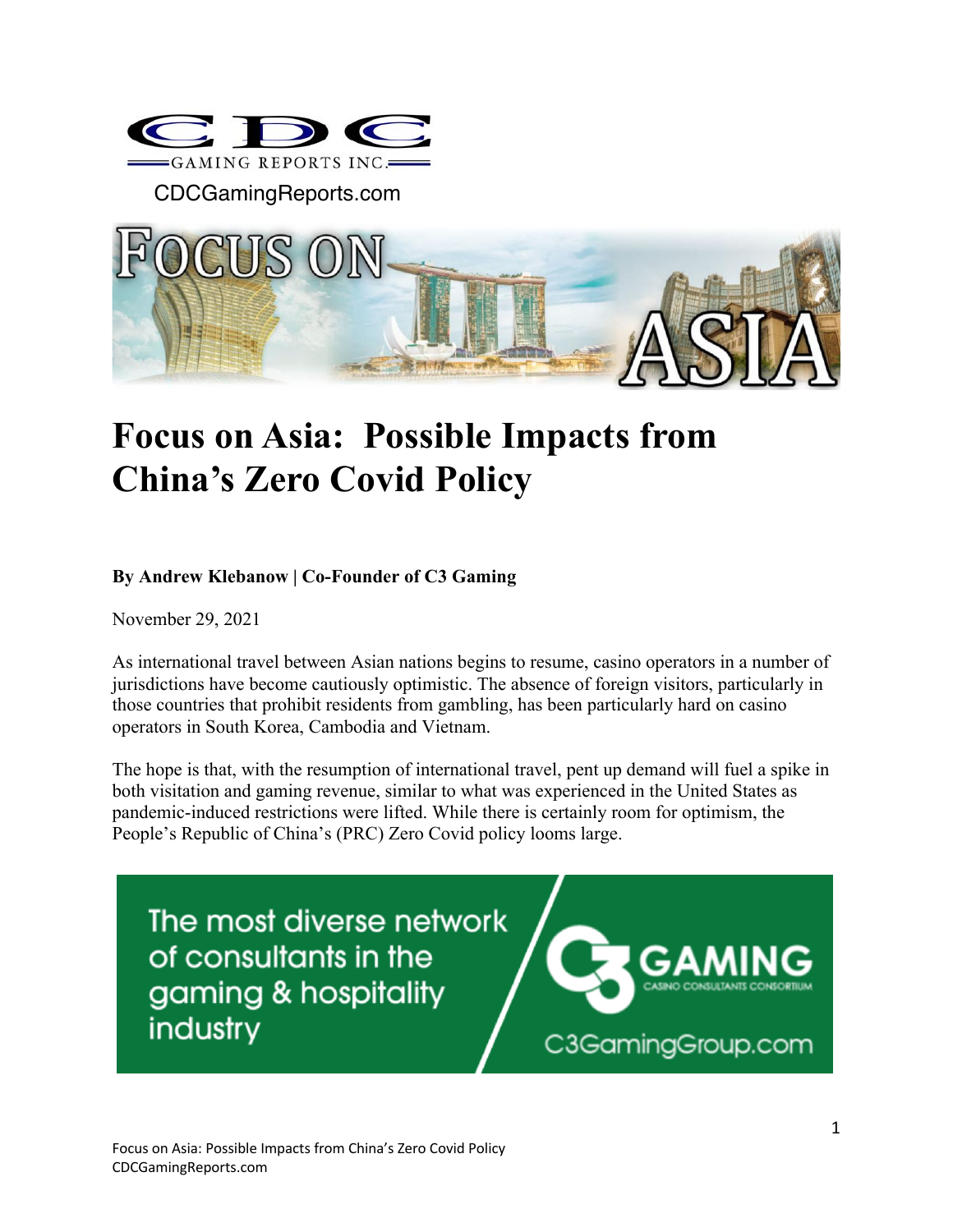For people living in other parts of the world, it is difficult to appreciate how seriously the PRC and the special administrative regions (SARs) of Macau and Hong Kong have treated the pandemic. While each individual province within the PRC and the two SARs have their own regulations, they have one thing in common: their health protocols are strict, and they maintain a Zero Covid transmission policy.

For instance, Macanese residents returning from a foreign country must first present proof of a negative Covid test upon departure for their flight to Macau. Upon arrival into Macau, each passenger is tested once again. Then, every returning resident is ushered to a quarantine hotel. At last check, the quarantine period was 21 days. For those returning residents who have the misfortune of testing positive upon arrival, they are taken to a hospital, where they are checked in, monitored, and tested for a variety of possible medical conditions until medical authorities are convinced that they are virus free and healthy.

Hong Kong maintains similar travel restrictions for returning residents and foreign visitors. Residents and even commercial flight crews must submit to quarantine restrictions. According to the U.S. Consulate General Hong Kong and Macau, the following advisory is currently in effect for those fully vaccinated travelers who test positive upon arrival:

> *Travelers who test positive for COVID-19 will face a minimum of 10 days in a Hong Kong Government Hospital followed by 14 days in a Hong Kong Government-managed medical observation facility. During the initial minimum stay of 10 days in the hospital, the local medical authorities will determine if the patient meets the discharge criteria to be considered recovered from COVID-19.*

*The Hong Kong Health Department has stricter COVID-19 discharge criteria than the United States or other countries. The minimum 10-day hospital stay will be followed by a mandatory 14-day stay of observation in a Hong Kong Government-managed medical observation facility. Some people who test positive for COVID-19 may be hospitalized for significantly longer than 10 days depending on the Hong Kong government's assessment of their COVID-19 status. People traveling with someone who tests positive for COVID-19 upon arrival in Hong Kong will face compulsory quarantine that may last from anywhere between seven and 21 days, depending on the variant and the person's vaccination status.*

The PRC has similar policies for both foreign visitors and residents returning from other countries. Travel between the PRC and Macau is far less restrictive, with a negative test and proof of vaccination sufficient for cross-border travel. This is because most provinces in China and Macau have been able to maintain zero transmission rates, albeit with near Draconian policies. At any hint of a local outbreak, health authorities take measures to restrict movement, locking down neighborhoods and local businesses, and with it, transmission of the virus.

This Zero Covid policy is expected to continue for the foreseeable future. As Chinese residents start to travel to other countries, they will face significant hurdles upon their return, including testing and quarantine. The question is, what will be the implication of this policy on the resumption of outbound travel from the PRC to other countries?